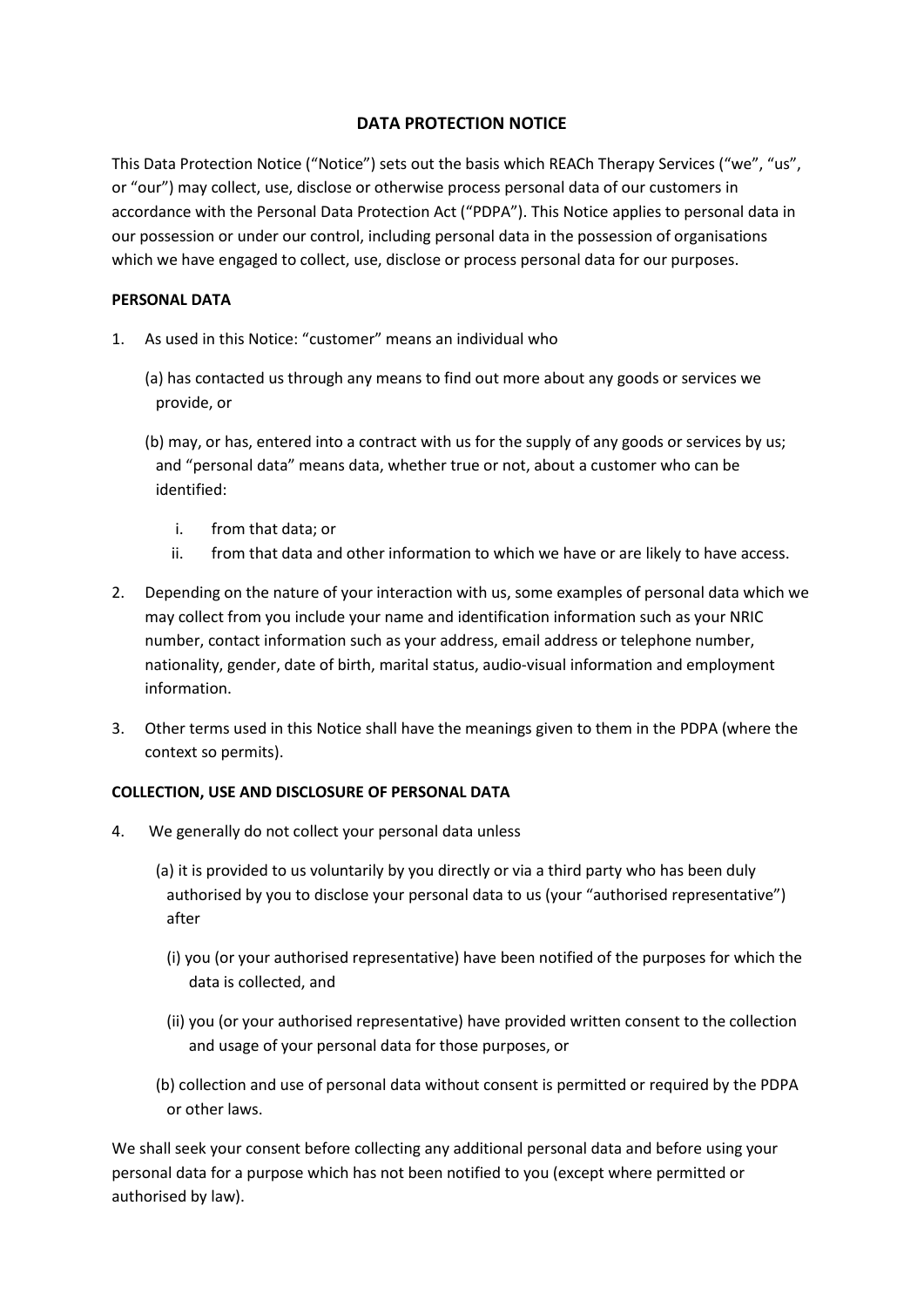- 5. We may collect and use your personal data for any or all of the following purposes:
	- (a) performing obligations in the course of or in connection with our provision of the goods and/or services requested by you;
	- (b) gathering information from an intake form completed for your child/ward which is in accordance with providing services requested by you;
	- (c) verifying your identity;
	- (d)responding to, handling, and processing queries, requests, applications, complaints, and feedback from you;
	- (e) managing your relationship with us;
	- (f) processing payment or credit transactions;
	- (g) complying with any applicable laws, regulations, codes of practice, guidelines, or rules, or to assist in law enforcement and investigations conducted by any governmental and/or regulatory authority;
	- (h) any other purposes for which you have provided the information;
	- (i) transmitting to any unaffiliated third parties such as relevant governmental and/or regulatory authorities, whether in Singapore or abroad, for the aforementioned purposes; and
	- (j) any other incidental business purposes related to or in connection with the above.
- 6. We may disclose your personal data where such disclosure is required for performing obligations in the course of or in connection with our provision of the goods or services requested by you; or
- 7. The purposes listed in the above clauses may continue to apply even in situations where your relationship with us (for example, pursuant to a contract) has been terminated or altered in any way, for a reasonable period thereafter (including, where applicable, a period to enable us to enforce our rights under any contract with you).

#### **WITHDRAWING YOUR CONSENT**

- 8. The consent that you provide for the collection, use and disclosure of your personal data will remain valid until such time it is being withdrawn by you in writing. You may withdraw consent and request us to stop using and/or disclosing your personal data for any or all of the purposes listed above by submitting your request in writing or via email to our Data Protection Officer at the contact details provided below.
- 9. Upon receipt of your written request to withdraw your consent, we may require reasonable time (depending on the complexity of the request and its impact on our relationship with you) for your request to be processed and for us to notify you of the consequences of us acceding to the same, including any legal consequences which may affect your rights and liabilities to us. In general, we shall seek to process your request within ten (10) business days of receiving it.
- 10. Whilst we respect your decision to withdraw your consent, please note that depending on the nature and scope of your request, we may not be in a position to continue providing our goods or services to you and we shall, in such circumstances, notify you before completing the processing of your request. Should you decide to cancel your withdrawal of consent, please inform us in writing in the manner described in clause 8 above.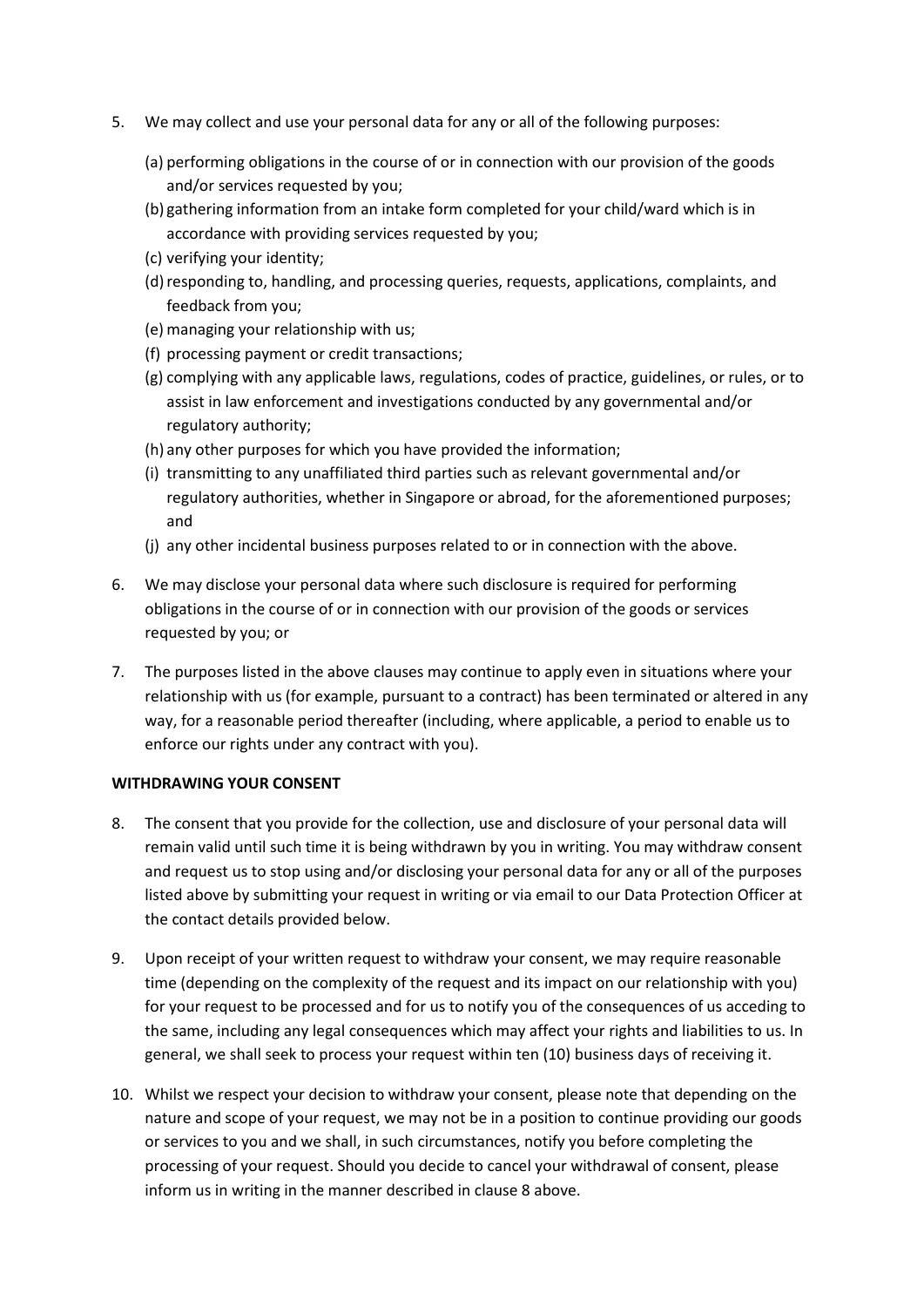11. Please note that withdrawing consent does not affect our right to continue to collect, use and disclose personal data where such collection, use and disclose without consent is permitted or required under applicable laws.

## **ACCESS TO AND CORRECTION OF PERSONAL DATA**

- 12. If you wish to make
	- (a) an access request for access to a copy of the personal data which we hold about you or information about the ways in which we use or disclose your personal data, or
	- (b) a correction request to correct or update any of your personal data which we hold about you, you may submit your request in writing or via email to our Data Protection Officer at the contact details provided below.
- 13. We will respond to your request as soon as reasonably possible. Should we not be able to respond to your request within thirty (30) days after receiving your request, we will inform you in writing within thirty (30) days of the time by which we will be able to respond to your request. If we are unable to provide you with any personal data or to make a correction requested by you, we shall generally inform you of the reasons why we are unable to do so (except where we are not required to do so under the PDPA).

### **PROTECTION OF PERSONAL DATA**

- 15. To safeguard your personal data from unauthorised access, collection, use, disclosure, copying, modification, disposal or similar risks, we have introduced appropriate administrative, physical and technical measures such as up-to-date antivirus protection to secure all storage personal data by us, and disclosing personal data internally only on a need-to-know basis.
- 16. You should be aware, however, that no method of transmission over the Internet or method of electronic storage is completely secure. While security cannot be guaranteed, we strive to protect the security of your information.

#### **ACCURACY OF PERSONAL DATA**

17. We generally rely on personal data provided by you (or your authorised representative). In order to ensure that your personal data is current, complete and accurate, please update us if there are changes to your personal data by informing our Data Protection Officer in writing or via email at the contact details provided below.

#### **RETENTION OF PERSONAL DATA**

18. We may retain your personal data for as long as it is necessary to fulfil the purpose for which it was collected, or as required or permitted by applicable laws. We will cease to retain your personal data, or remove the means by which the data can be associated with you, as soon as it is reasonable to assume that such retention no longer serves the purpose for which the personal data was collected, and is no longer necessary for legal or business purposes.

#### **TRANSFERS OF PERSONAL DATA OUTSIDE OF SINGAPORE**

19. We do not transfer your personal data to countries outside of Singapore.